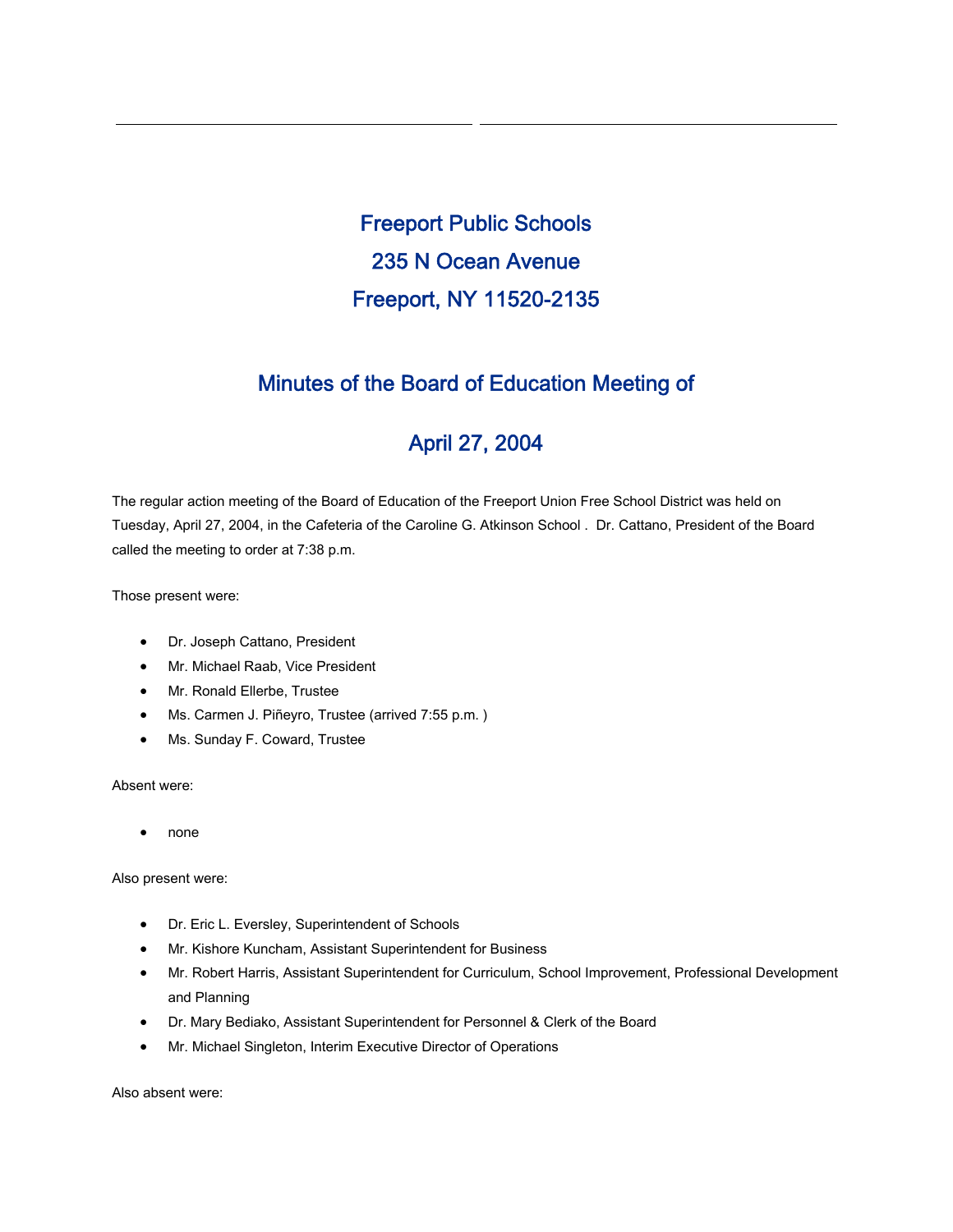• None

The number of people in the audience at the opening of the meeting was more than 50.

# Superintendent's Report

The Superintendent of Schools, Dr. Eric Eversley, introduced Mr. Robert Harris, Assistant Superintendent for Curriculum, School Improvement, Professional Development and Planning.

Mr. Harris introduced the Coaches for the Freeport High School Economic Challenge Team, "The Money Raiders"; Mr. Alan Lissauer, Coach; and Mr. Robert Lordi, Assistant Coach.

The students on the team were:

- Jhonatan Sandoval
- Michael Rodriguez
- Bobby Hogan
- Brandon Sawyer

The students and coaches were recognized for their achievements.

Mr. Harris them introduced Dr. Nicholas Tzimopoulos, Science Coordinator for Freeport Schools.

Dr. Tzimopoulos discussed criteria for induction into the New York State Science Honor Society. There were 33 students inducted into the New York State Science Honor Society (as attached).

Dr. Tzimopoulos also introduced members of the 2003-2004 Science Olympiad Team. He informed the Board that the students took part in many events, and placed 26 th as a team. In individual competition, Daniel Okobi, Jr. and Michael Drapala placed first and second overall in the Physics and Chemistry Lab events respectively. Names of the members of the Science Olympiad Team (as attached).

Dr. Tzimopoulos also spoke to the Board and public about the six students who competed in the Intel Sponsored Discovery Young Scientists Challenge at John W. Dodd Middle School. One student, Miranda Geraci-Yee, was chosen as one of the top students on Long Island and will be competing in the National Semi-finalist event. Attached are the names of the students and their projects.

Dr. Eversley then introduced Mr. Kishore Kuncham, Assistant Superintendent for Business. Mr. Kuncham discussed the proposed 2004-2005 School Budget.

Dr. Eversley then discussed the BOCES Budget Vote and Trustee Election.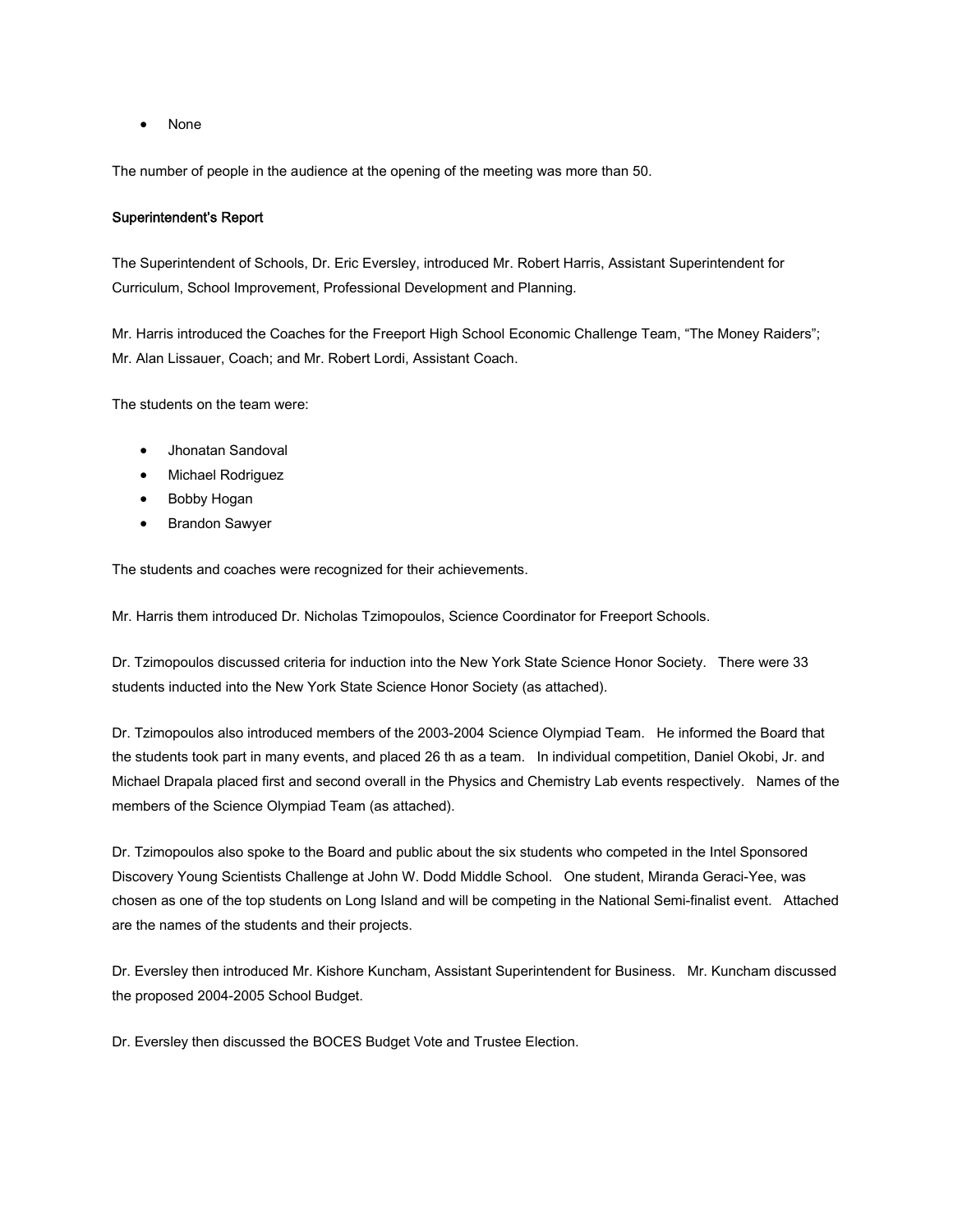Dr. Eversley spoke about the revised Parental Involvement Policy that is included in this agenda. He informed the Board and public that the policy is being presented as a first reading and is in conformance with Board Policy.

# Board of Education Committee Reports

The Outreach Committee held a meeting on April 19, 2004 and met with the Latino Committee, to brainstorm on ways to bring the Latino Community into the school system.

The Officials Working Group also met on April 26, 2004. The Officials Working Group is the task force looking into Gang-related problems in Freeport.

# Questions from the Public

The public was then given the opportunity to address the Board of Education. Each speaker was allowed to address the Board for six minutes. The Board and administration addressed the comments from the public.

# Items for Action

• On a motion by Ms. Coward and a second by Mr. Raab the following items, on a consent agenda, were approved unanimously . The vote was; Cattano, Coward, Ellerbe, Piñeyro and Raab.

## Acceptance of the Minutes

Resolved that the Board of Education hereby accepts the minutes of the following meetings as written:

March 10, 2004 ; March 24, 2004 ; March 31, 2004

## Leave of Absence

Resolved that the Board hereby grants a request for leave as listed in the following:

Karen Rosenstock, Art Teacher, effective March 11, 2004 through June 30, 2004, for health reasons.

Amanda McLean, full time Teaching Assistant, effective March 2, 2004 through April 19, 2004, health reasons.

Michelle Howard-LaMarca, Science Teacher, effective September 1, 2004 through June 30, 2005, childcare.

Lisa Barber, Elementary Teacher, effective September 1, 2004 through June 30, 2005, childcare.

#### Resignation of Staff

Resolved that the Board of Education of the Freeport Union Free School District hereby accepts the letter(s) of resignation from the following staff members as listed: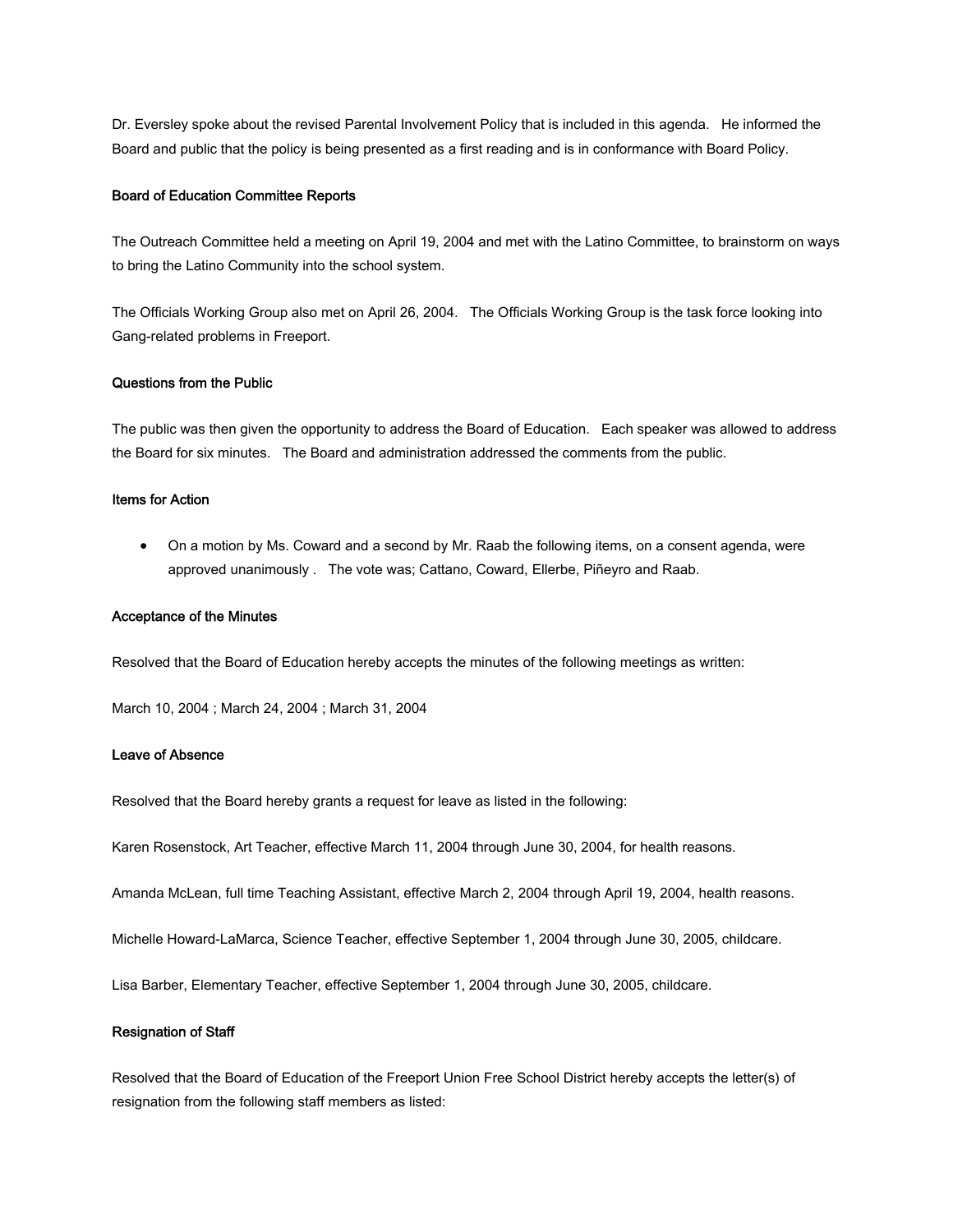Kevin Harrison, part-time Teaching Assistant, effective February 22, 2004 .

Robert Rittenhouse, full-time Security Aide, effective May 1, 2004 .

Richard Musto, Science Teacher, effective July 1, 2004 .

Barbara Mehlman, Library Media Specialist, effective June 30, 2004

# Termination of Staff

Resolved that the Board of Education of the Freeport Union Free School District hereby terminates the services of the following employee as listed in the following termination report.

Robin Robinson, Teaching Assistant, effective May 27, 2004, according to section 3031 of Education Law.

# Retirement of Staff

Resolved that the Board of Education of the Freeport Union Free School District hereby accepts the letter(s) of resignation for the purpose of retirement from the following staff member as listed:

Gasper Providente, Technology Teacher, effective May 1, 2004, after serving the children of Freeport for more than 29 years.

William E. King, III, Custodian, effective April 2, 2004, after serving the children of Freeport for more than 30 years.

Barbara Tomasicchio, Food Service Helper, effective June 26, 2004, after serving the children of Freeport for more than 19 years.

# Appointment of Staff Report

#### Probationary Appointments

Resolved that the Board of Education of the Freeport Union Free School District, upon the recommendation of the Superintendent, hereby appoints the individuals listed in the attached Appointment of Staff Report - Probationary, in accordance with the rules of the Board of Regents. These individuals shall posses appropriate certification allowing them to serve as teachers in the public schools of New York.

Kevin Harrison, full time Lab Facilitator, (replacing M. Gibbs, resigned) a probationary appointment effective February 23, 2004 through October 27, 2006. Compensation will be according to the FTAA Contract at \$15,628. Assignment: FHS.

#### Temporary Seasonal Appointments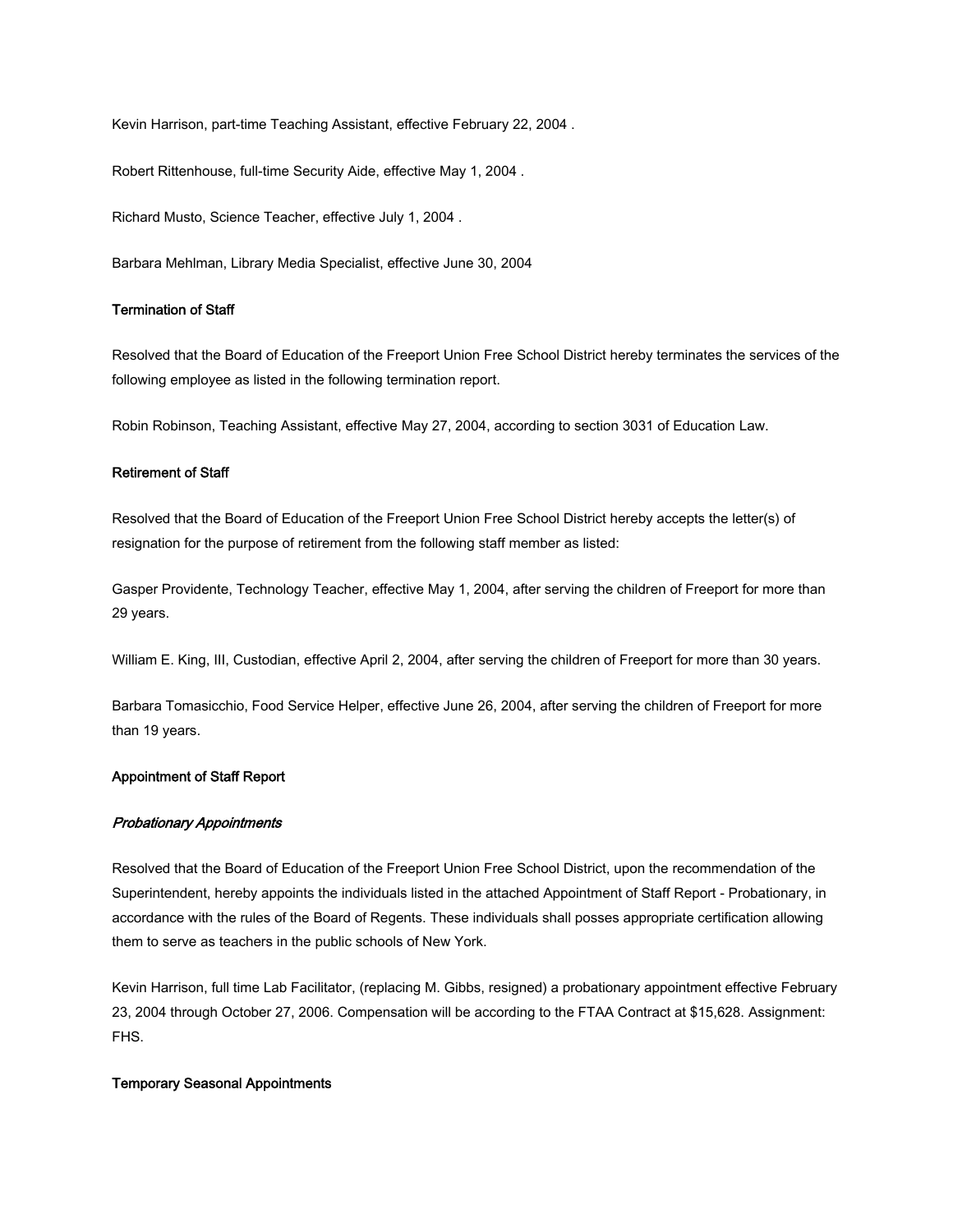Resolved that the Board of Education of the Freeport Union Free School District, upon the recommendation of the Superintendent, hereby appoints the individuals listed in the attached Appointment of Staff Report - Temporary, in accordance with the rules of the Board of Regents. These individuals shall posses appropriate certification allowing them to serve as teachers in the public schools of New York .

Allan Brimer, Elementary Summer School Principal, a seasonal appointment effective April 1, 2004 through August 31, 2004. Compensation for this position will be according to the Summer School Salary Schedule at \$6,648.

Richard Restivo, Summer School Assistant Principal, a seasonal appointment effective April 21, 2004 through August 31, 2004 . Compensation for this position will be according to the Summer School Salary Schedule at \$9,381..

#### Appointment of Non-Instructional Staff

Resolved that the Board of Education of the Freeport Union Free School District hereby appoints the individuals as listed in the attached Appointment of Staff Report - Civil Service, in accordance with Civil Service Rules and Regulation.

Sara Jinks, Account Clerk, (replacing K. McDonough-Kobbe, resigned) a probationary appointment effective April 19, 2004 for a period of 26 weeks upon Civil Service approval. Compensation for this appointment will be according to the Clerical Salary Schedule at \$30,953. Assignment: Atkinson.

# Acceptance of the Minutes on the Committees on Special Education and Preschool Special Education

Resolved that the Board of Education hereby accepts the minutes of the meetings of the committees on special education and preschool special education for the following dates:

March 15, 2004 ; March 19, 2004 ; March 22, 2004 ; March 25, 2004 ; March 26, 2004 ; March 29, 2004 ; March 31, 2004 ; April 1, 2004 ; April 15, 2004 ; April 19, 2004 ; April 21, 2004 .

## Acceptance of Gifts

Resolved by the Board of Education of the Freeport Union Free School District hereby accepts, with gratitude, a donation of \$102 from the H & R Block Education Fund. This contribution is a gift to the School District and is not directed to any specific program or school.

# BOCES Administrative Operations Budget Vote and Trustee Election

The following motion was made by Mr. Raab:

Whereas, the Board of Cooperative Education Services of Nassau County (hereinafter "BOCES") has proposed and presented its tentative administrative operations budget for the 2004/2005 school year ( July 1, 2004 through June 30, 2005), now therefore be it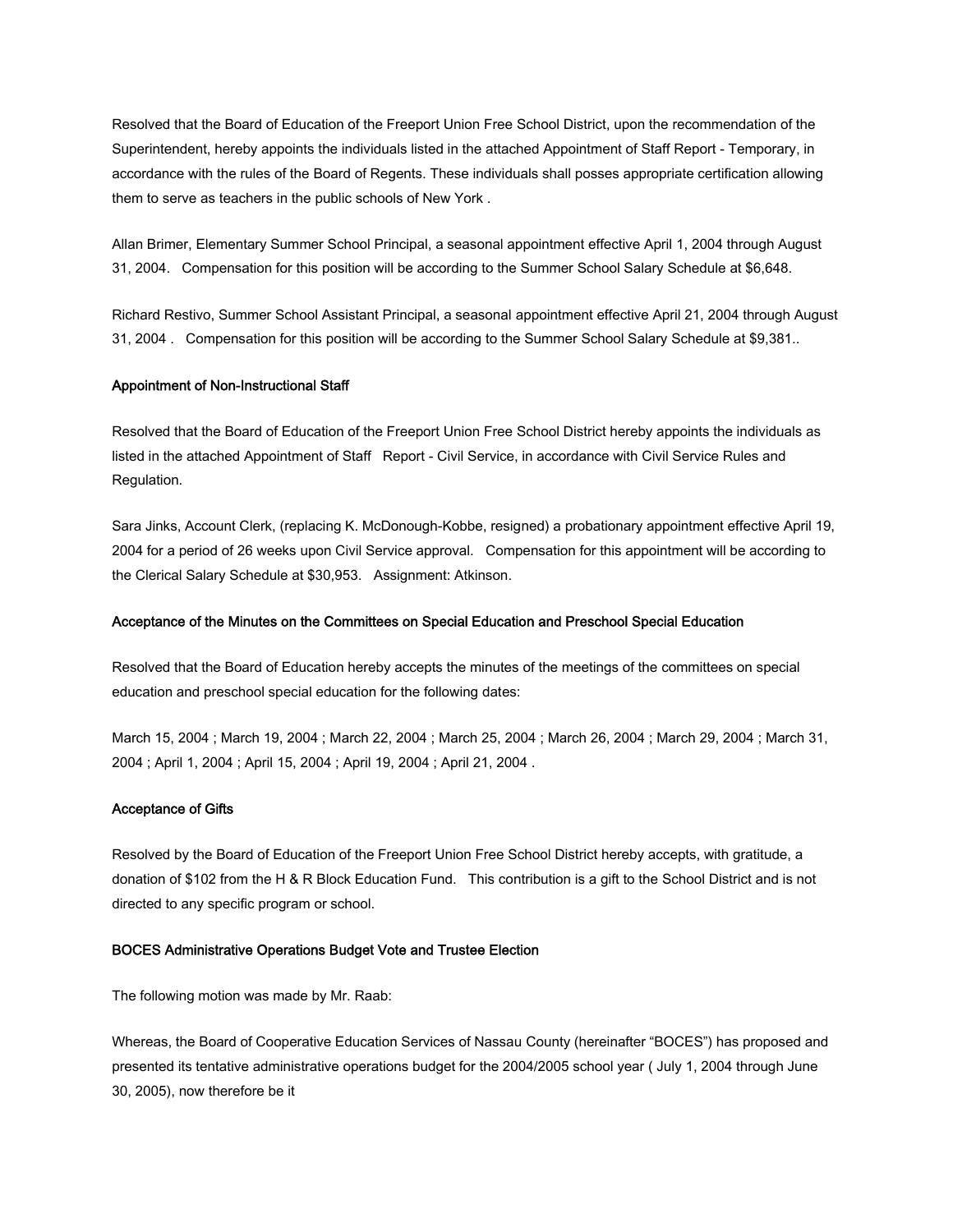Resolved, that the BOCES tentative administrative budget for the 2004/2005 school year in the amount of fifteen million eighty-five thousand nine hundred twenty-one dollars (\$15,085,921) be, and hereby is approved by this Board.

Be it further resolved, that the Board of Education of the Freeport Union Free School District hereby casts one vote each for three vacant seats on the Nassau BOCES Board:

George Farber., Herricks UFSD

Gale Ross-Srulevich, North Shore CSD

Arline Strumeyer, Valley Stream UFSD #13

The motion was seconded by Ms. Coward and unanimously approved.

Cattano, Coward, Ellerbe, Piñeyro and Raab

# Resolution To Adopt The 2004-2005 Proposed Expenditure Budget

On a motion by Mr. Raab the following motion was adopted:

Resolved, by the Board of Education of the Freeport Union Free School District, that the proposed Expenditure Budget for the 2004-2005 School Year in the amount of \$112,772,779 is hereby adopted .

The motion was seconded by Ms. Piñeyro and unanimously approved.

Cattano, Coward, Ellerbe, Piñeyro and Raab

# First Reading of the Revised Parental Involvement Policy

On a motion by Ms. Piñeyro the following motion was adopted:

Resolved by the Board of Education of the Freeport Union Free School District that as a first reading the Board of Education of the Freeport Union Free School District hereby acknowledges the receipt of and has had the opportunity to review the proposed Revised Parental Involvement Policy.

The motion was seconded by Mr. Raab and unanimously approved.

Cattano, Coward, Ellerbe, Piñeyro and Raab

# Executive Session

• At 9:08 p.m., a motion was made by Mr. Raab to go into Executive Session to discuss Collective Negotiations with the Freeport Administrators Association.